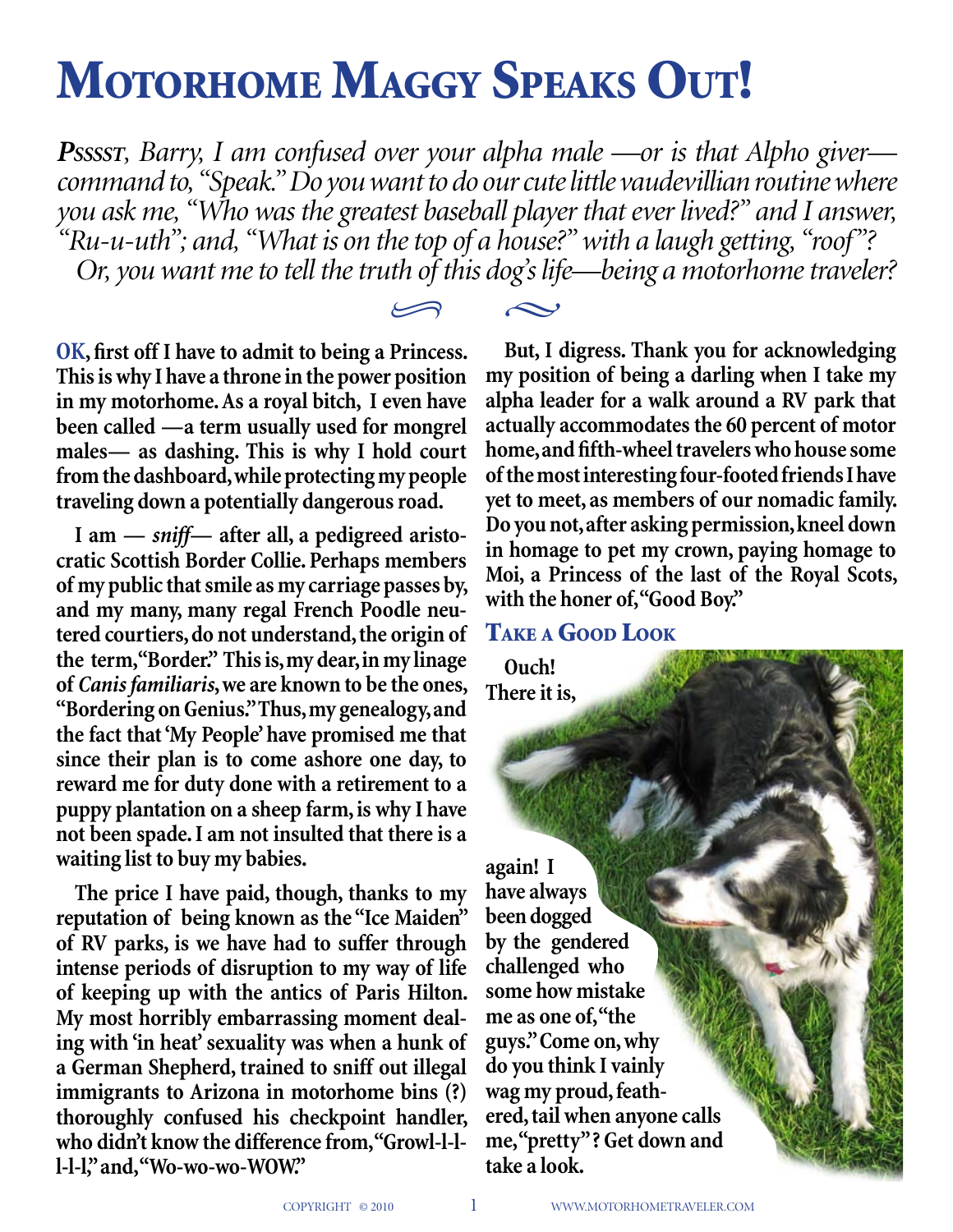**Why do you think I wear a fashionable, pink, neck scarf? Understand also that when I visited Basin Street in New Orleans on the Celtic holiday of St. Patrick's Day —complete with my green fashion accessories— I won the collecting bead contest for females showing the most teats!** 

**As one of my titles is, "Motorhome Maggy," earned by spending eight years of my life doing my royal duties of leading my pack of motorhome travelers, let it also be known that I humorously answer to "Maggy the Moo," based upon my black and white Holstein color of my fur coat. The slur that I am a cur who will answer to my litter name of , "Pig Pen," is really spin-doctoring by BxW Felines who don't realize our anger directed at them is that they do not suffer the indignity of being drug about on a tight leash in the "Heel," position, as shamefully exhibited on TV in those so-called best of breed dog shows.** 

**So here, to protect my friends on the job, cousins, and my nomadic people, from the threat of Border Collie's historic enemy —the Big City Bureaucrats otherwise known as dog catchers— I feel the need to issue a royal proclamation, or two, that will put the burden of keeping motorhome K-9s out of jail — or worse— just because we don't have a local dog license.** 

**Part of my working dog description is to be a "freedom canary," growling when I sense injustice. Let me report this as a FYI fact: your owner can get a ticket for having a leash longer than six feet in Arizona, and Nevada. Let me also whisper into your ear that recently a veteran hero dog from Afghanistan, brought to America by the man he saved from death fighting on the front lines of Freedom, was recently euthanized in Arizona before his owner could make it to the dog pound in time to save his friend's life, in return.**

**Go ahead and wail, and plead there is a "working dog in training" clause in the Arizona ordinance. It doesn't work with dumb people. Or blond headed people with blue eyes who don't**  **realize they are the illegal immigrants to a country of black haired people with brown eyes.** 

**Racists, and black and white Dog haters everywhere are ugly — see Barry's online children's book,** *www.TaffyNeighborhood.com***, for a little background understanding my reverse prejudice. The Uglies have never heard of cruel and unusual punishment. Or maybe they have, and hide behind positions of authority to punish us, "unwanted snowbirds" from Alaska.** 

**This "unwanted" comment came from an Arizona State Park "host" at Kartchner Caverns who viciously attacked Barry from behind for listening to my immediate need to tinkle on green grass, and opening the door without my being on a leash! You may have heard the Arizona State Parks, known for employing twice the number of people needed, have closed because local RV park owners have been complaining motorhome travelers don't pay enough to offset the taxes they pay out of their own pockets to control the unwanted.**

**My bad experience with such places is that after a RV park is permitted by the county in Yuma, or Apache Junction, then the musical chair parking spots we need so much to stay and shop in said cities, are sold off to the ten-year perma-**

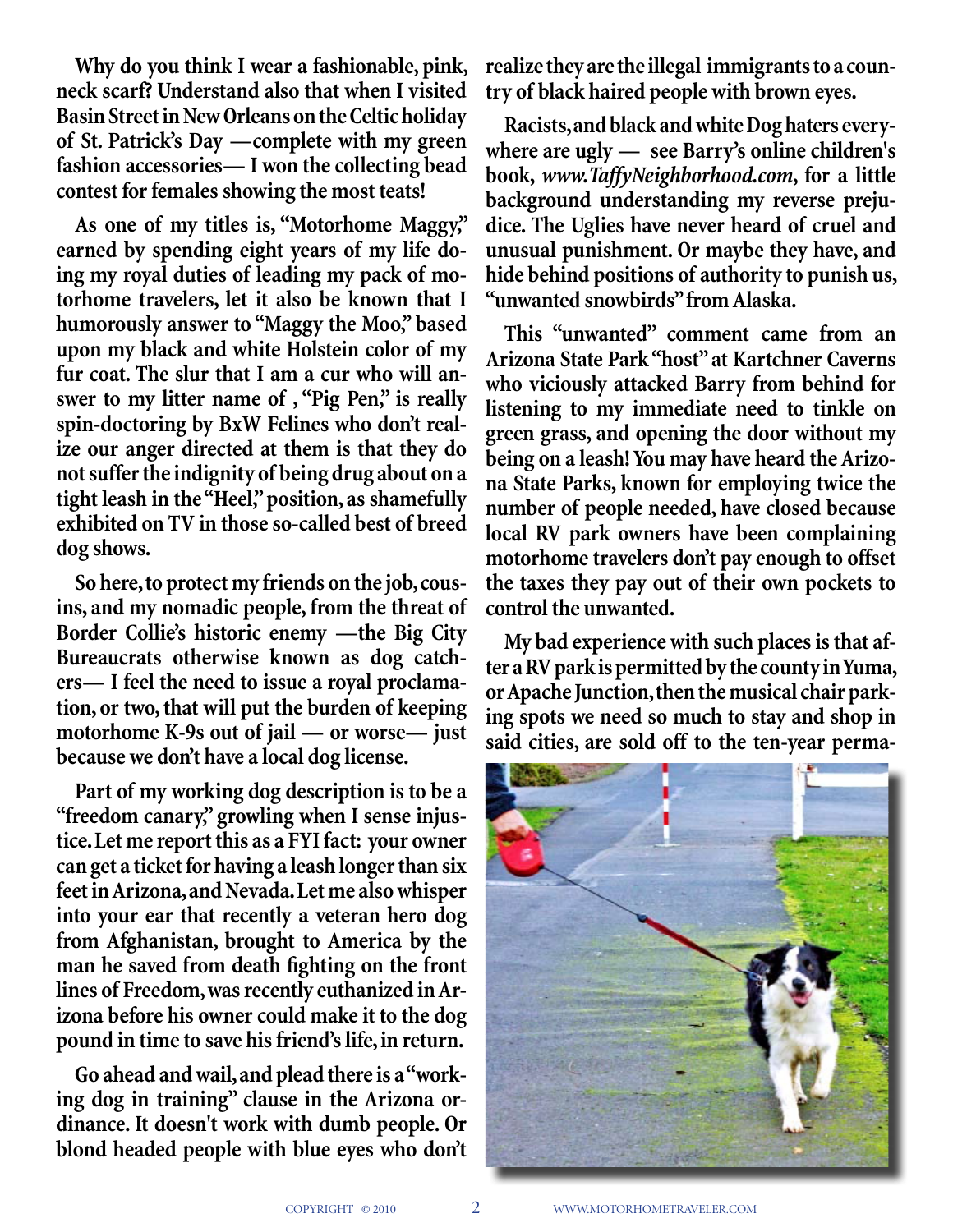**nent "park model" people that even forbid my walking down "their street," on the way to a "dog run" not big enough to even throw a ball.** 

**Before the 'park model trash' in Yuma took over management of a Native owned Cocopah RV Resort, there was a famous "Piddle Patch," without any fences, where dogs of all sizes and color would chase after a "chuck-it" ball as a pack. Even though we were off-leash, there never was a dog fight as a lot of Goofy looking K9s were having the vacation of their life. Even more amazing was a low to the ground Scottish Terrier who somehow, just about every time, ended up winning the privilege of returning a frisbee to lay it at the feet of any human who would pay attention.**

**As for Nevada, I cannot understand how a "defender of Public Safety" in just about anything goes downtown Loss Vegas, could threaten Barry with jail for walking me — New Orleans style— down the tourist attraction of Fremont Street. The debate over "trespassing" on a public thoroughfare was lost when it was pointed out I was on an illegal retractable, 30-foot, leash, and it was suggested the closest high security terrorist dog pound was Guantanamo Bay, Cuba.** 

**Sorry to complain about all this as my working dog heritage is nothing but—responding to voice commands. As you can see from this picture of Barry and a great grandmother (taken in Nevada), true Westerners find it difficult to difficult to ride a horse while controlling a "wild beast" with a leash. To be fair, if big city people in New Mexico really want to vote in mandatory seat-belt use for dogs in vehicles, maybe we can also talk them into attaching leashes to sheep.** 

**Sorry, I did the digress thing, again. Yet, in ways, this all is lead-** **ing up to a peaceful compromise regarding our employment contract as a 'Motorhome Traveling Dog'. After all, we are more than hood ornaments! One of the cute stories I tell friends is I had my intruder "watch eye" on a woman, once, who tilted her head this way, then that, as she slowly approached my dashboard window. Guess she thought I was some sort of stuffed toy. Guess I just about gave her a heart attack by doing my job, barking when anyone not invited to visit crosses the invisible line surrounding our home. After all, lady, the sticker on the window does advise "Area Patrolled" by Border Collie. And, by the way, I also respond better than battery operated smoke and gas leak alarms.** 

**So listen up, Pups, as you can see from by baby picture on the page following that I was a recruit myself, once. An "awe" or two would be appreciated here. I know from eight years experience what it takes to make the grade doing a good job as a working motorhome dog. And the "dangers" that lead to conflict with people that have no connectivity with this earth — by sticking in Astroturf in place of grass in supposedly "dog friendly" RV parks. So here are my simple to obey Royal Edicts:**

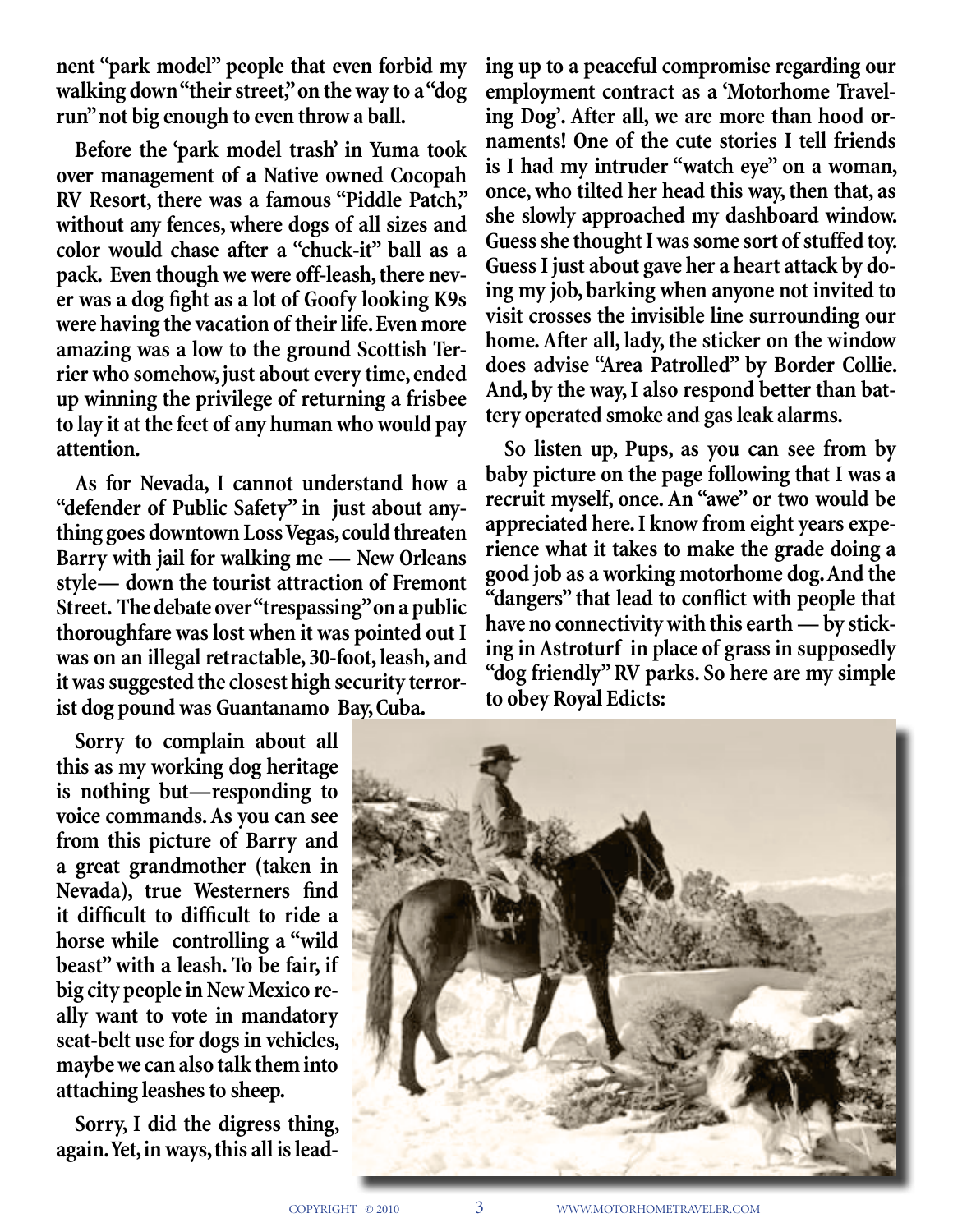## Rule 1 — Weight, and Size, Matter

**Sorry to all the King Shepherds I have known and loved, but anybody that can be labeled "junkyard," or has been used for "police brutality," really don't have a chance checking in at many parks, no matter how many pit bull lawyers people think they can afford. I sometimes get asked myself if I am over 30 pounds. I pretend my longtime weight standard of 41 pounds of well exercised muscle is really just fluffed out fur. Smiling helps when asked the insulting question, especially from overweight front desk clerks who would have a heart attack jumping to catch a ball on a first bounce or fly.**

**Being too big is a problem in some RVs, and retractable doorway steps can be a continuing problem for some toy breeds, or lap dogs, used to being carried about in Mama's purse. Please note, also, though I am an Alaskan —the dog lover's capital of the World— that I have refrained in joining in with the husky howling at what we define as "yappy trash dogs, " that seem to get stuck in a loop shouting out, "Warning," over, and over again, as their master apparently isn't paying any attention. That really is the owners problem, as Yappy's will drive away all sorts of friends.**

**I did enjoy a visit with a niece named Angel, in Sunriver, Oregon, who just happens to be a ver-r-r-ry expensive (did you notice my Scottish burr?) Yorky. Her pet cat had no trouble jumping up the stairs to visit. It took** 

**Angel only two days to learn how, because she was smart, and had determination. I also taught her how to put some authority in her voice admonishing deer eating her Aunt Tess's flowers during the night. In short, Angle was one yappy shortie I could have trained to travel.** 

## Rule 2 — Training is Freedom!

**The key to living harmoniously with twolegged beings, is training. I mean right from** 

**the beginning some of them have trouble understanding dog body language —or outright whining— when it becomes necessary, to do the necessary. I mean to say we consider our home, our kennel! Just because man considers animals as confined pigs, and lately feedlot bovines to be unclean, or mad as a cow, we too have no desire to sleep in our own filth!** 

**Fortunately I picked Barry and Bobby out when they visited my litter. We did the "motorhouse training" right away with out any "mis-**



**haps." They also seem to understand that it is an embarrassing for a dog to be forced to "do his thing" right out in public. They have it down pat that the procedure is to sort of look sideways, down a long leash, out of a circumstance and situation, to save me shame of having to walk away from a poo pile, pretending it wasn't picked up by my people with a real "doggy bag," for proper disposal, I would be the transgressor.**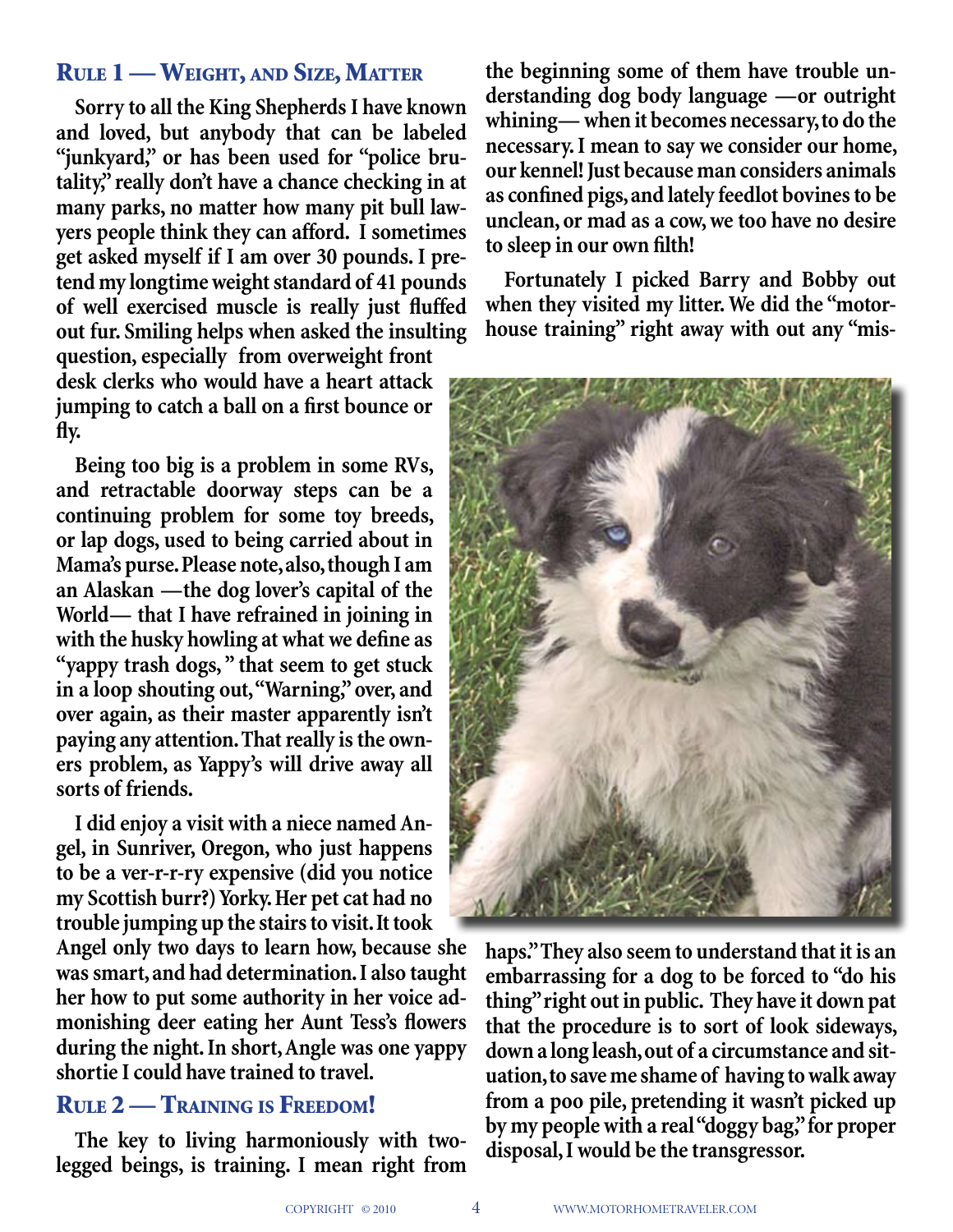**Humans really aren't very cute when they ignore poo things. Their lack of concern is a major public relations problem that drives "bad dog" victims to extremes. On a RV park walk one evening I watched a neighbor pick up a pile on his "lawn" with one of those long handled plastic throwing tools for "chuck-it" balls. He trailed after the criminals to identify their motorhome, and marked it for all to see by slinging the s–-t at the windshield. I also witnessed a brutal beating by a Neanderthal of a puppy-mill product raised in a cage where waste was taken care of by falling through a grate— not that different looking than a floor furnace opening.**

**Another reason I picked Barry for a trainer was that I new he had made a name for himself as a horse whisper who used a lounge line and hackamore reins as a communication device, instead of a restraint. You realize of course, that while horses are the other "wild" animals to have a history of partnering with man, we seem to be on a higher level of appreciation in the nature of the food chain, as some canned dog food is horse-meat.** 

**So, perhaps now you will understand now why I prefer being "reined" in to be a good citizen by an illegal 30-foot, button controlled, retractable leash. Some of these even have a poo-pottie bag dispenser used when taking a "klaw," a reverse spelling of "walk" which when spoken out loud sends me into a frenzy of bouncing of the walls of our confining motorhome.**

**What the bad actors of my taxonomy respond to is that some**  *Homo sapiens* **cannot be defined in Latin, as a 'wise man.' What impresses those we meet on our evening klaws in RV parks is that Barry and I have worked out — in lieu of shouting in a harsh voice ever changing commands— a set of agreed upon words, whis**tles, and even a <sup>"</sup>PHSSST" which **translates to, "Danger., authorities." Come back to** "Stay Close" **enough to pretend that we are complying with a 6-foot leash law.**

**My partnership with dog whisperer Barry is that he detests dragging animals about —sometimes with their front paws in the air— using a "Heel," command. When on a freedom klaw, where I get to run around sniffing out my pmail messages, Barry prudentially carries the retractable leash, as a symbol that our** "On Leash" **voice command compromise sometimes will work with campground hosts that understand that leash laws are really meant to control "Bad People," whose only dog word they know is a proudly spoken, "Sick-um."**

**Know the following are my families agreed upon RV park klaw commands, here without the unnecessary yelling of, "Dumb Dog, when I get a hold of you I am going to tan your hide" :**

—Back**, or as Bobby sometimes uses the traditional Border Collie,** Come By.

**—** Say Hello **, sometimes quickly followed by a** Be Nice**, or a** Enough**, when tails stop wagging, or the body language of people shows fear.**

—Come Around **is an important direction when one is on a long leash and I go sniffing on the other-side of a telephone pole.**

—Danger **is sometimes followed by and** 

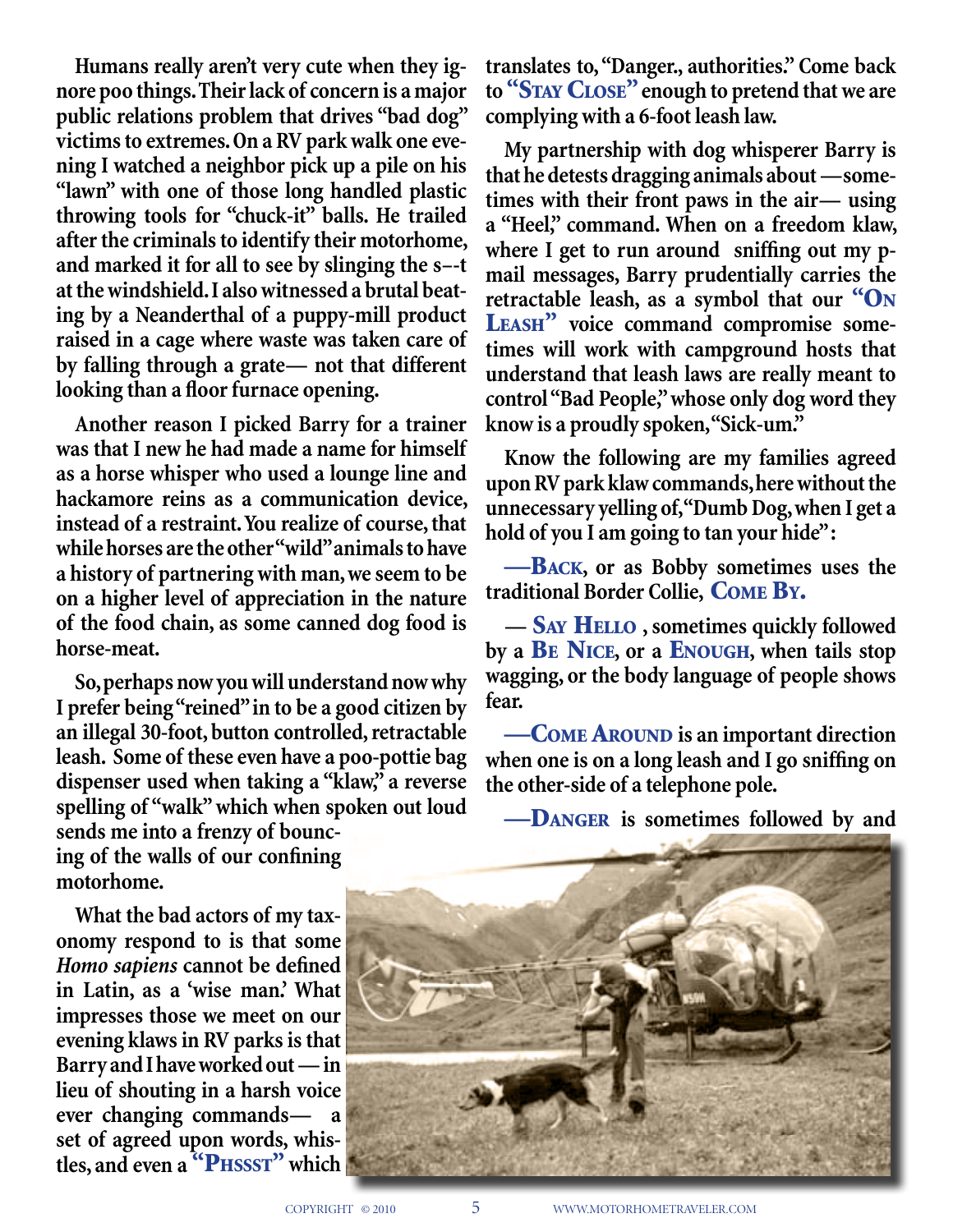**explanation that I should respect Barry's judgement on what I am sniffing is unwise.** 

— Thank You **and** Thats Enough **is the reverse of the above, an acknowledgment of our partnership first used when in my wisdom I pointed out that the hiking trail we were using went just a tad to close to a rattlesnake hidden in a bush. Sometimes Barry uses this to tell me he too has seen free roaming cats strutting about with dragonfly and bird wings sticking out of their mouth. I also admit to being just a bit envious that un-belled cats have an advantage in chasing bunnies over hunting breeds handicapped by the jingle of dog tags.**

## Rule 3 — The Contract Is We Will Work for Food!

**And, speaking of dinner, as a self-appointed Dog Union of America representative, I need to** 



**remind both parties on an interaction that was successfully voted upon years, and years ago. This was — we approached the light of man's fire, offering protection services against the evil forces of darkness, in return for a bone or two thrown our way. My ancestors evolved into the best sheep herders ever invented, by offering even more value added benefits for the reward** 

**of a very Scottish frugal low cost, "Good Boy!"** 

**Now just because man has invented a way to start a fire in an internal combustion engine that allows us to keep watch on what is happening going down the road at 60-miles per hour, doesn't mean we can relax our vigil, protecting our flock... whoops, I meant, folks. Note that my Great Grandmother Taffy really didn't sleep, laying down on in the job in a Plexiglas nose of a helicopter in Alaska, as she had the local black bear and mountain sheep population under control. Wish I could have asked her advice on where this Alaska Highway buffalo fit into my contract of being a motorhome early warning system.**

**I like to think I actually could have taught my "old dog" Grandmother a few new tricks about defending RV occupants. Admittedly I don't** 

> **know a thing about the out-of-control mobs of cities where one cannot sleep in gated communities for the noise of sirens with police chasing muggers, home invaders, and motorhome hijackers. But camping in a more secure countryside environment I have learned to prioritize the importance of what we dedicated few — we noble few do for our motorhome companions,**

## — A TOUR GUIDE TO THE Importance of Understanding **NATURE**

**In Alaska my ancestor wolves who run in packs get a huge chuckle out of the fact that publish or perish academicians out of big city universities, only show up to tip the biological balance of the way things are, in the shirt sleeve days of summertime. I personally have had a chat with an old and dry Dall Sheep ewe up the mountain from our snowbird log cabin on Bowser Creek, who chastised me for allowing human sportsmen out for meaningless trophy mounts of the full curl (worth up to \$10,000) which has left her flock unprotected**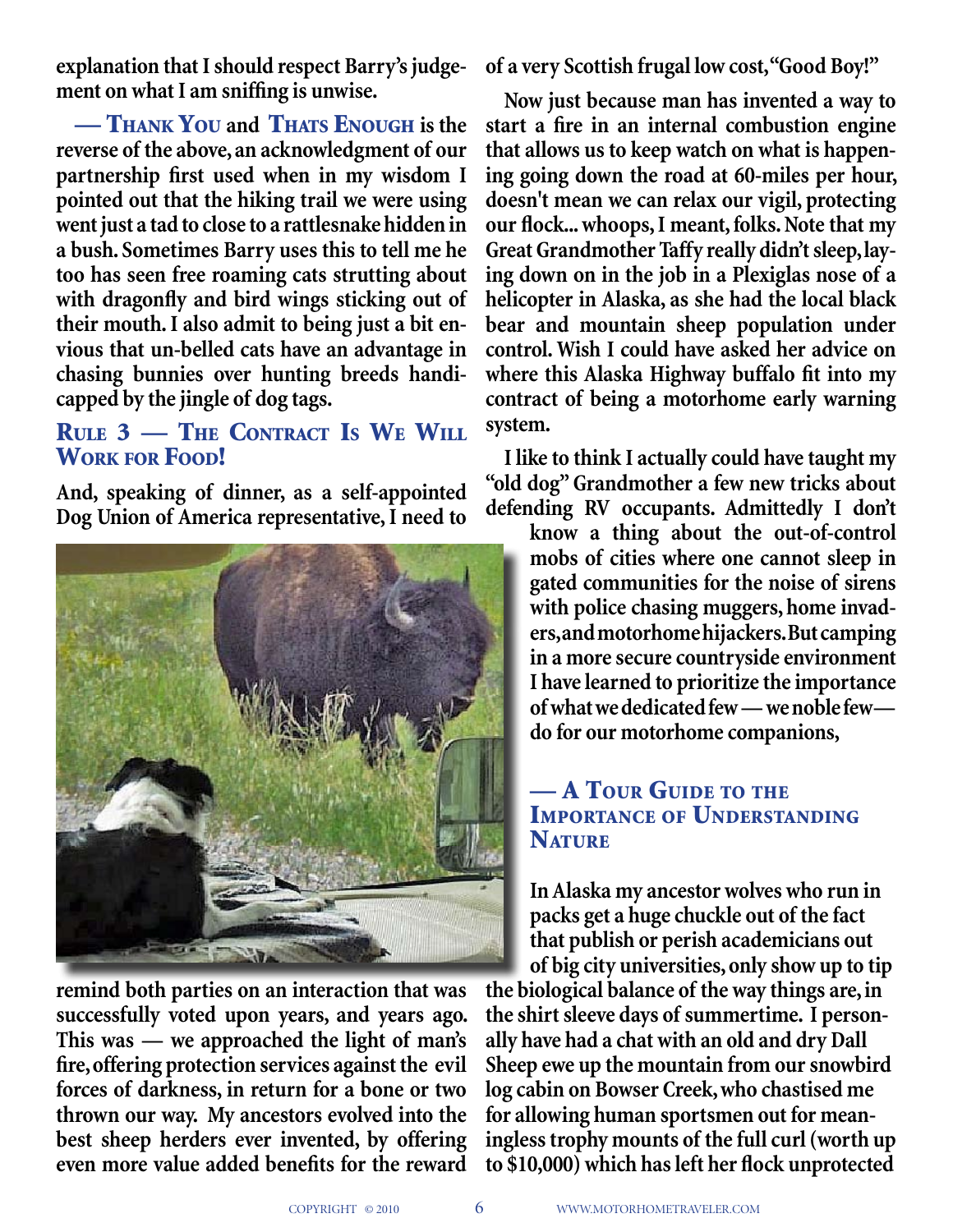**from predators. I am reporting this as a true professional journalist, because I actually have experienced, as wolves know, that 'dry 'mountain sheep ewe meat, as fed to me by Barry —a wild form of mutton— is perhaps the tastiest filet mignon in the whole world.**

**So, who also knew there was a connection of what Wall Street bears, and bulls, and lately feral pigs have been flocking old human sheep, and the young "entitled" generation of overfed state park chipmunks? I spend a lot of time studying my friends who have grown so used to the fluff of white bread in the happy days of a summertime camp scene that they are overlooking the importance of a 401-K grains and nuts safely stored away to survive a harsh winter. I hope to publish this masterful thesis within two years, as the research is collected.** 

**As an animal my most important job is reminding humans who travel to "sight-see" is that we all are part of one world, dependent on fairly sharing an abundance, where no matter what the Jones's say, people who live in homes that are transportable, are really never homeless. I humbly submit, that with a little tutoring that my snow birders are at least as smart as Arctic Terns.**

**from the claustrophobia of cities crowded by the chain-link marketing of yet another "name" restaurant, or theme RV parks with a "name" style resort front desk.** 

**I am secure in my self contained dashboard defense position knowing that coyotes, and toy dog killer packs of javelina, alligators who come out of nowhere at night, wild range cows, and even people who hide behind masks, could not make it past a locked door without my sidekick Barry, blasting them away with an Alaskan grizzly bear pepper spray. Let me tell you. That stuff is far more effective than packing a Super Blackhawk 44 caliber pistol.**

**A cute story. My tail comes up when people call me an, "Alaskan bear dog." But the truth is the only wild critter I ever took a run at was a bitch coyote in the Mohave Desert. She and her mate used to sit on the skyline (without a leash!) and watch me catch an expensive bouncy ball Barry would fling with his chuck-it. One day the big guy was off hunting, so the little woman decided she wanted to play. I am not a cheechako, so I knew where this would end, and I ran her off. Knocked her right of her feet, and then strutted away as the victor. That was until next morning when Barry found our favorite toy chewed into tiny bits.**

## — We Security People Work for Kibbles and Bits

**Here is what I know. My day job is to be cute, and smile a lot. Comes nighttime we take over, while our driver and navigator sleep. Show me an electronic home invasion warning system that has the senses we have, of smell, hearing, and thousands of years of reading vibes, and I say push the test switch to see if your energizer bunny batteries really know how to beat the drum.**

**Barry, Bobby, and I do a lot of what is called boon-docking, which means we camp outside gated communities, away** 

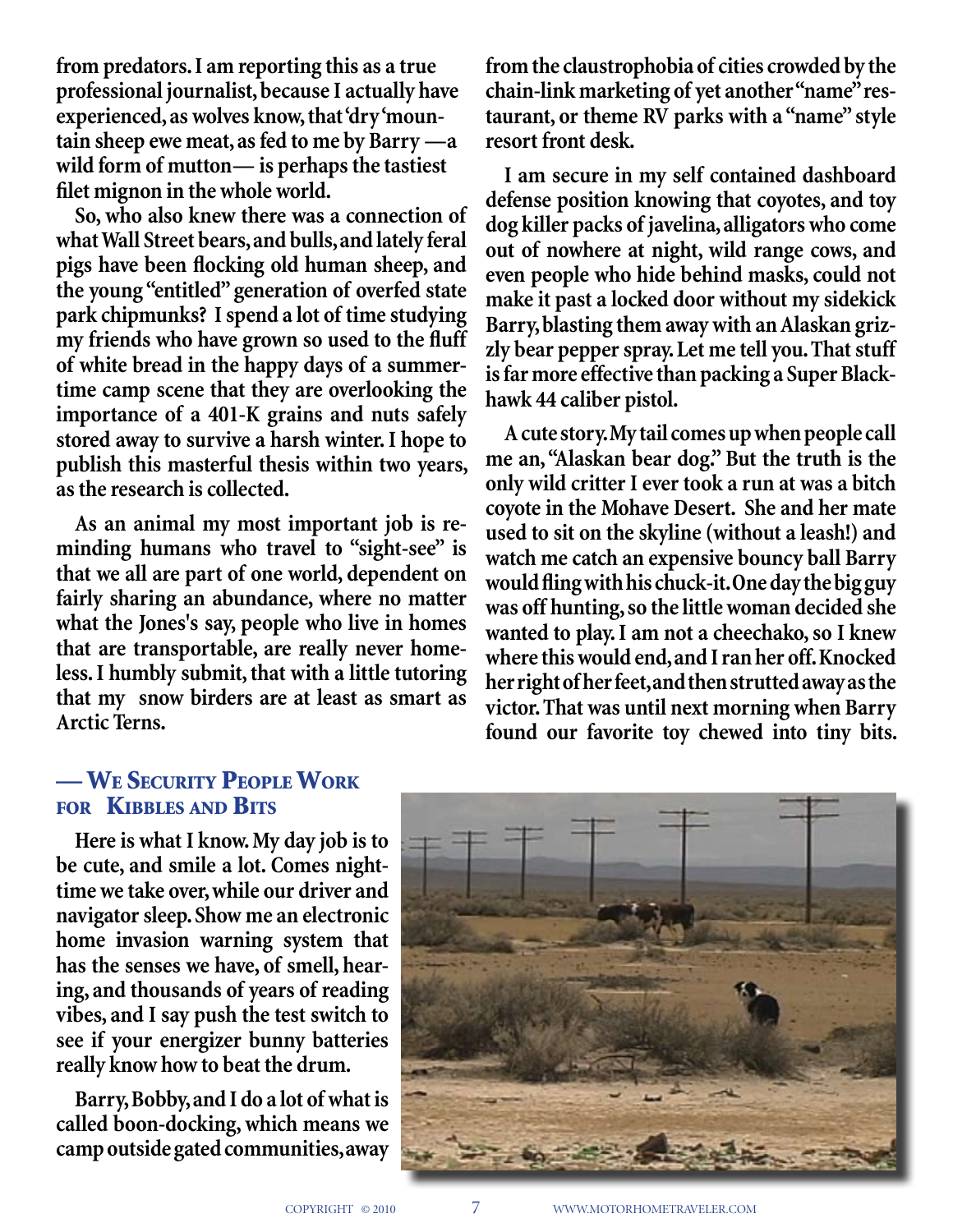## —The Importance of Being Earnest, or Dick, or Jane, or Sally's Spot

**The reason so many of us motorhome dogs get cuddled, is that we seem to be surrogate grandchildren. When asking part-time RV people why they spend so much fuel boomeranging back and forth over familiar territory, the answer always seems to be an un-arguably, "Grandchildren."** 

**About this point in a discussion, Barry usually points out that the best family moments of his life happened when traveling. As in his** *www. SearchForAShadowOfThePast.com* **adventure pioneering of the Pacific Crest Trail by riding horseback 2,500 miles from Mexico to Canada. And the fact that being an unpaid baby-sitter isn't half as much fun for a grandfather as his fishing for salmon with Ty in Alaska; helping "Captain" Ryan pull my inflatable boat off a sandbar he had driven "hard ashore" on the Colorado; and introducing mall rat babes Sara, and Barrisa, to the educational experience of street shopping just across the border in San Felipe, Baja, Mexico.**

**What he really trying to say is that instead of driving "home," to visit those all important grandchildren, use the same amount of dollars, and fuel, to fly them over the hills and through the woods to grandma's motorhome for a visit.** 

**Barry knows that when a hug from Miz Bobby doesn't beat the melancholy blues of absent grandchild, all he has to do slap his chest over his heart with a command to, "Love Me Up," and I will put my head so I can listen to, and respond, to the beating of his heart. That is magic!**

—Though This is in Ways Unkind, We also are Trainers and Social Secretaries **for our humans, especially the cocktail Party Challenged!**

**Need I say that Barry is a bit fat? Need I add that Miz Bobby is just a little bit on the shy side? Therefore it is my duty to take them walking —walking, walking— for their good health, as this is when we socialize.**

**I can't tell you how many motorhome travelers, and their pets, we have invited over for an** 



**impromptu wine and appetizer "patio" party of Alaska smoked salmon, Washington razor clam dip, Oregon Tillamook cheese, and Western miner's sourdough bread. I would have to remember the names of their dogs, and divide legs into twos. The problem is remembering such movable feasts is that new found friends (the we pups introduced with a suggestion they bring their own outdoor foldable chairs) from other states usually show up**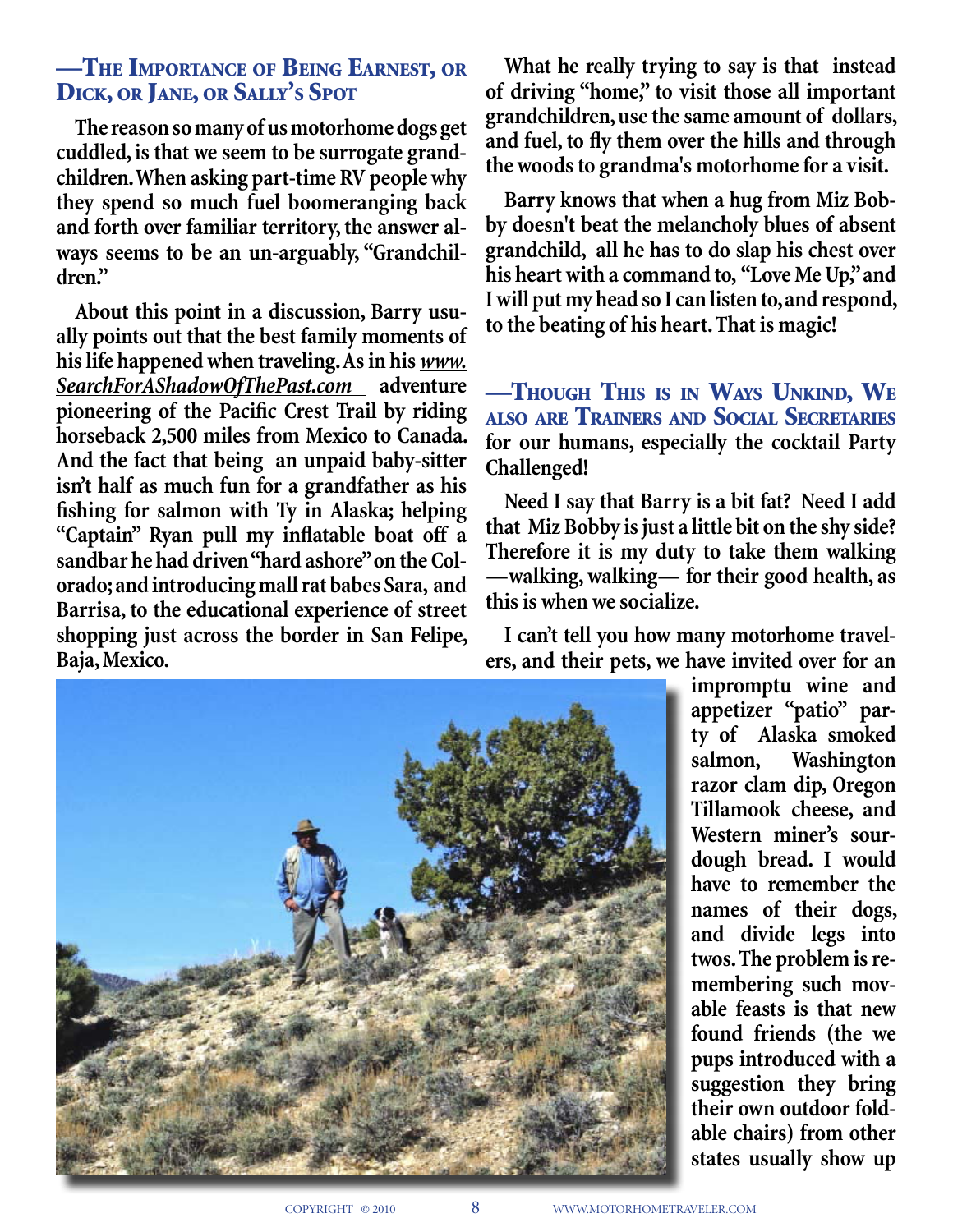**with potluck things as South Dakota buffalo jerky, Vermont maple sugar candy, Pennsylvania scrapple, Texas pecan pralines, and Wisconsin blood sausage.** 

#### Rule 4 — Attitude

**Here at Motorhome Dog U, we like to say that a, "Proud Puppy is a Pleasing Pal!" As our whole mission statement as hitchhikers to adventure —escaping a chain-link backyard prison exercise yard— is to please the RV driver, and navigator, let me tell you the way to rack up miles is to fill a need, a love, a memory out of a humans childhood, before they get all stressed out over the supposedly important things in life.** 

**Know that you perhaps may have had other career choices in being a "seeing" eye dog, or a service dog for handicapped, or even one of those "cancer sniffer" dogs visiting nursing homes.** 

**Know also that the reflecting your owners personality, just to survive, is a huge mistake. I get it that some humans are so out of touch with the reality of nature that they just don't connect with the importance of a motorhome dog.** 

**I have heard at the piddle patch that some human beings who point a finger at "dumb dogs," don't realized they have three pointing right** 

**back at them. I have also listened to the wails of those dragging around anchor chains heavier than they.** 

#### Rule 5 — Select Well

**So, bottom line, is that the idea of 'beast' and man, doing a road trip to escape predatory reverse mortgage bankers, political action committee controlled Congressmen, and the mausoleums otherwise known as retirement homes —especially the ones that do not allow dogs to accompany their master into oblivion — requires some career planing.** 

**Look at me for an example. It is not conceited for me to say as a beautiful Border Collie bitch, named Maggy, that "dumbing down," wagging that magnificent natural tail of yours, darling, is smart. I also think Standard Poodle boyfriends I have known who understand that —as they have already been neutered— there is nothing shameful in mincing about in a Liberace style pompadour cut, died pink, or blue. The point is to have fun escaping the almost guaranteed death sentence of a dog pound retirement home.**

**As mentioned I was aggressive enough to shout "choose me," to Barry and Bobby, out of a litter of seven. The only harshness I have experienced from them —as they from previous knowledge of a Border Collies mentality— was to ask if I understood that coming along on a long nomadic journey required some intelligence. They made that point, when I was a wee pup running free over the hill, down to a wild meadow, in a state park that enforced an 6-foot leash law. By happenstance they were asked to move down three spaces to accommodate a prior reservation by a "real taxpayer" citizen.** 

**This was a real "rubber hits the road" experience for me in that when "running away" was becoming boring, I climbed the hill to find that my motorhome was GONE! Oh did I cry, and cry,**